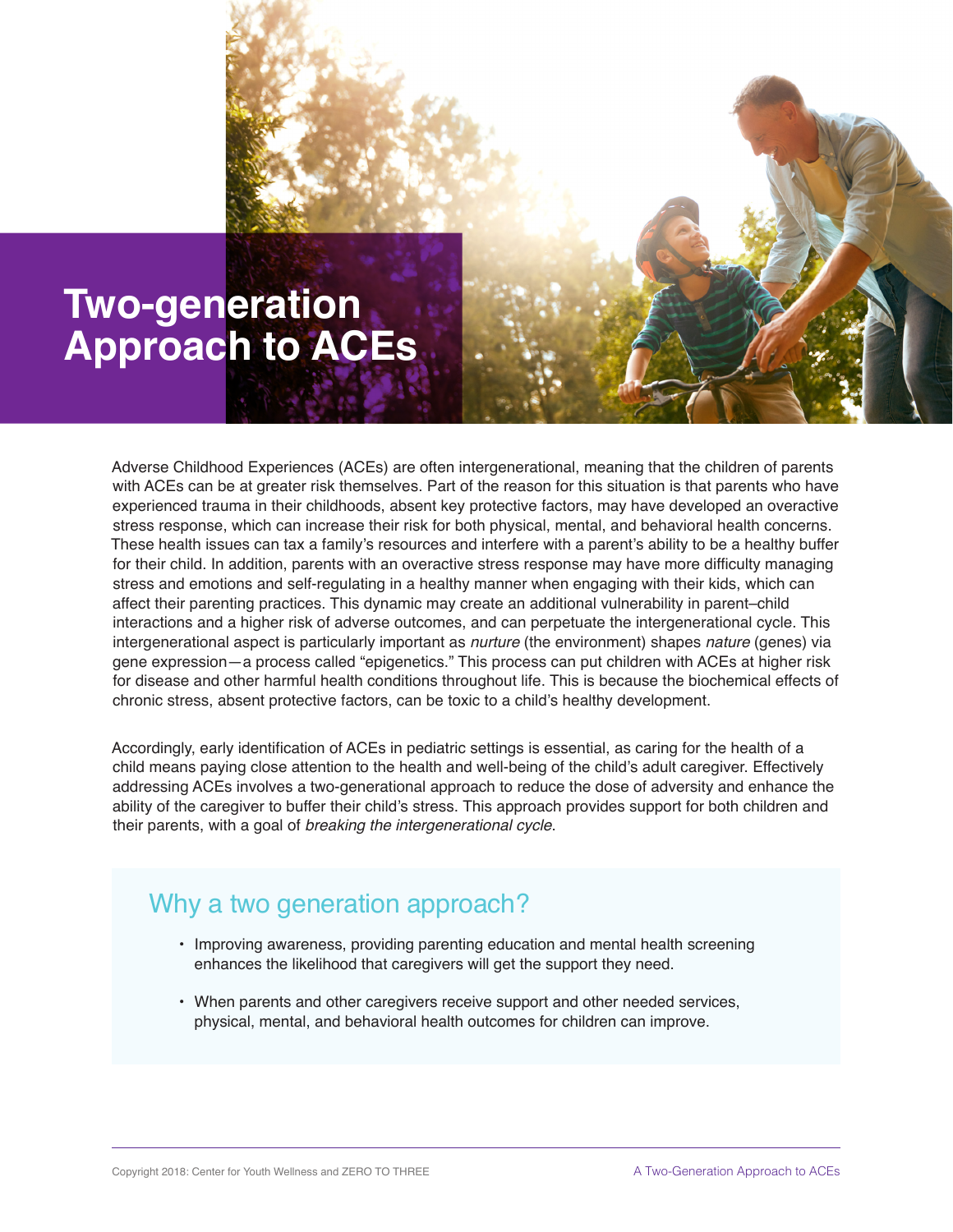• If parents build a positive, loving relationship with their child, it creates a buffer that can protect the child, interrupt the intergenerational cycle, and reduce the impact of trauma.

All parents hope that their children will experience a higher quality of life than they have had. Research shows that a parent's education, economic stability, and general health can have significant impact on a child's welfare and path in life. Without awareness, parents who have unaddressed ACEs can unknowingly impair their child's life trajectory. That is why protective factors, described below, are vital for children to thrive.

## **A parent–child approach to providing care**

The entire family benefits when you address the needs of the family system. This care entails paying attention to the needs of the child, the parents, and the quality of their relationship. This approach recognizes that a child's health and well-being is directly affected by that of their caregivers and that parent wellness is an integral part of setting optimal conditions for the child to thrive. In this type of two-generation model, the quality of the attachment between the parent and child is continually assessed and supported.



## **How to implement a two-generation approach**

- Identify parental health conditions such as anxiety or depression that may negatively impact their parenting, their children, or both.
- Assess social determinants of health, including parent mental health and the ACEs of both the child and their parents.
- Inform parents about the impact of their social–emotional and mental health on their child.
- Share the positive effects and protective factors of a healthy parent–child attachment.
- Discuss the ways in which empathy and responsive care can support healthy development of the child's brain and body and protect her from stressful events. Note that *the number one protective factor* for a child's development is the presence of a loving, caring adult caregiver to buffer the biochemical impact of the toxic stress response.
- Discuss the importance of protective lifestyle factors, such as supportive relationships, healthy nutritional choices, exercise, sleep, mindfulness, and mental health support.